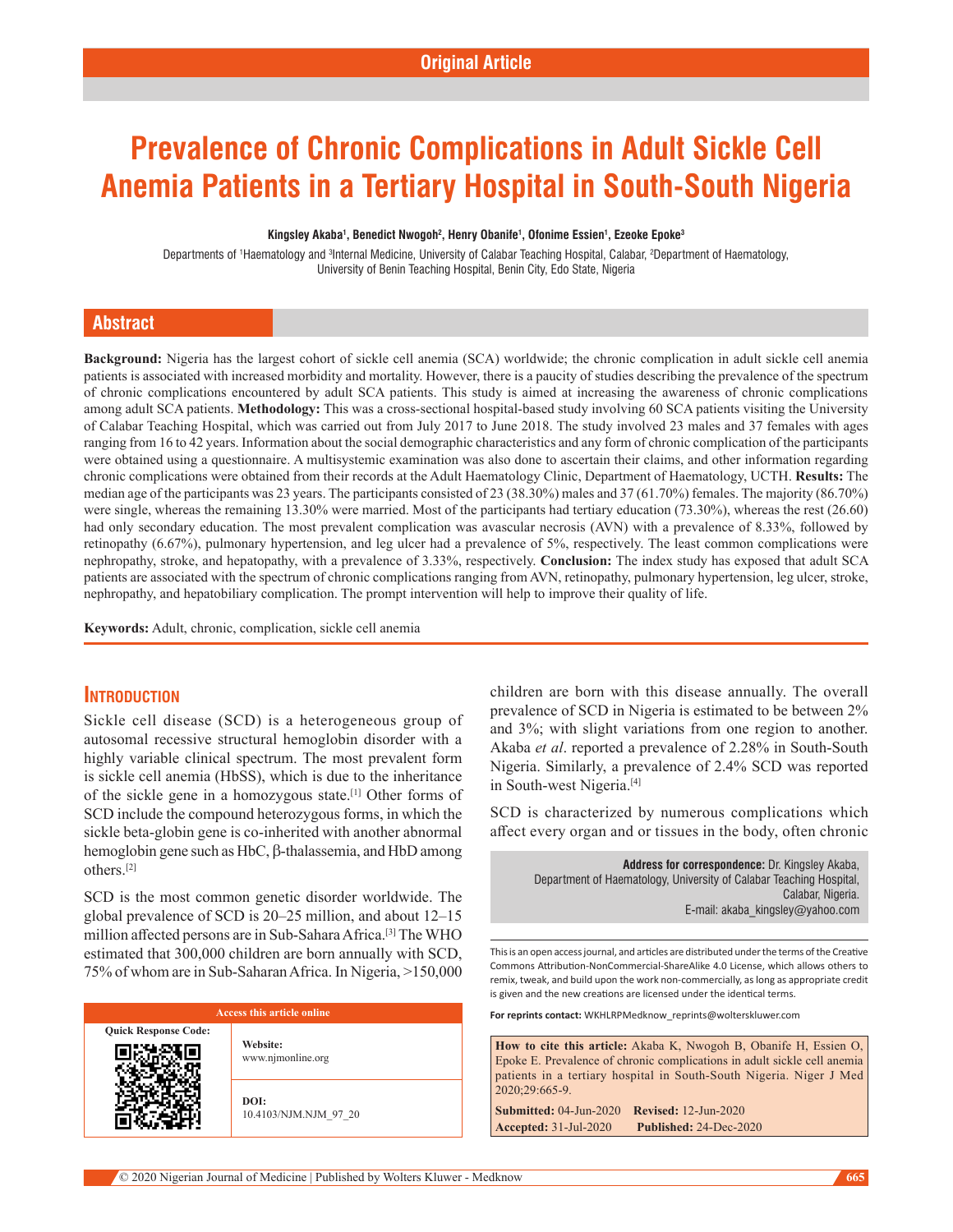in the long term. Chronic complications range from chronic pain, cerebro‑vascular disease/stroke, pulmonary hypertension, leg ulcers, avascular necrosis (AVN), retinopathy, renal failure, and hepatopathy. Chronic complications can be attributed to the vicious cycle of sickling, which causes endothelial injury, inflammation, oxidative stress, and hypercoagulability, leading to a vasculopathy.[5] The aim of this study is to bring a paradigm shift from routine treatment of acute events in SCD to the more devastating chronic complications associated with morbidity and mortality, through the determination of the prevalence of chronic complications encountered by sickle cell anemia (SCA) patients at the UCTH, Calabar.

# **Methodology Study design**

This was a cross‑sectional hospital-based study involving sickle cell anemia patients, carried out between July 2017 and June 2018.

#### **Study area**

This study was carried out at the adult hematology clinic of the Department of Haematology and Blood Transfusion, of the University of Calabar Teaching Hospital, government‑owned tertiary institution situated in Calabar. The hematology unit is manned by Consultants, supported by; Resident Doctors, Trained Nurses, Medical Laboratory Scientists and Allied Staff, the unit also has a comprehensive medical records.

#### **Subject**

The study population comprises adults with SCA.

#### **Sample size**

A total of 60 SCA patients participated in the study.

#### **Selection criteria**

- Inclusion- All adults subjects who carry the SS gene attending the adult SCA clinic of the hospital
- Exclusion– All other hemoglobin genes
- Those with deformity following trauma or other condition not due to the sickle cell.

# **METHODS**

All patients who presented at the SCD clinic during the period of the study were given a questionnaire that captures their biodata and clinical information, which included any forms of chronic complication. All eligible participants underwent a comprehensive multisystemic examination to ascertain their complications. Other information regarding chronic complications was obtained from their records at the Adult Haematology Clinic, Department of Haematology, UCTH. A blood sample was collected into an ethylenediaminetetraacetic acid bottle for hemoglobin electrophoresis were those with the homozygous SS gene were reconfirmed after informed consent to participate in the study was administered.

# **Results**

The median age of the participants was  $23 \pm 13.6$  years. The participants consisted of 23 (38.30%) males and 37 (61.70%) females. Majority (86.70%) were single, while the remaining 13.30% were married. Most of the participants had tertiary education (73.30%), whereas the rest (26.60) had only secondary education [the demographic characteristics of the participants are shown in Table 1]. The most prevalent complication was AVN with a prevalence of 8.33%, followed by retinopathy (6.67%), while pulmonary hypertension and leg ulcers had a prevalence of 5%, respectively [Figure 1]. The least frequent complications were nephropathy, stroke, and hepatopathy, all with a prevalence of 3.33%. There was no observable significant statistical difference in the association between gender and chronic complications among adult SCA patients.

#### **Discussion**

The rising trend of chronic complications among adult SCA patients with the attendant increased morbidity and mortality poses a great challenge to both patients and caregivers. This study shows the profile and spectrum of chronic complications seen in adult patients with SCA attending a tertiary hospital in the South-South region of Nigeria. This study seems to be the first of its kind to describe the prevalence of chronic complications encountered by adult SCA patients in the South-South region of Nigeria. This rising trend of chronic complications among adult SCA patients in our study could be attributed to vasculopathy, which might have resulted from the vicious cycle of repeated inflammation, endothelial injury, oxidative stress, and hypercoagulability observed by earlier workers.<sup>[6]</sup>

Our study shows female preponderance with an M: F ratio of 1:1.6; this could be attributed to the good health-seeking behavior of females [Table 2]. Majority of the females in this study being single may be due to the social stigmatization of the SS gene individuals. Most of the SCA have attained tertiary education; this can also be attributed to the proximity of the hospital to a tertiary institution.



**Figure 1:** The distribution of chronic complications among adult sickle cell anemia patients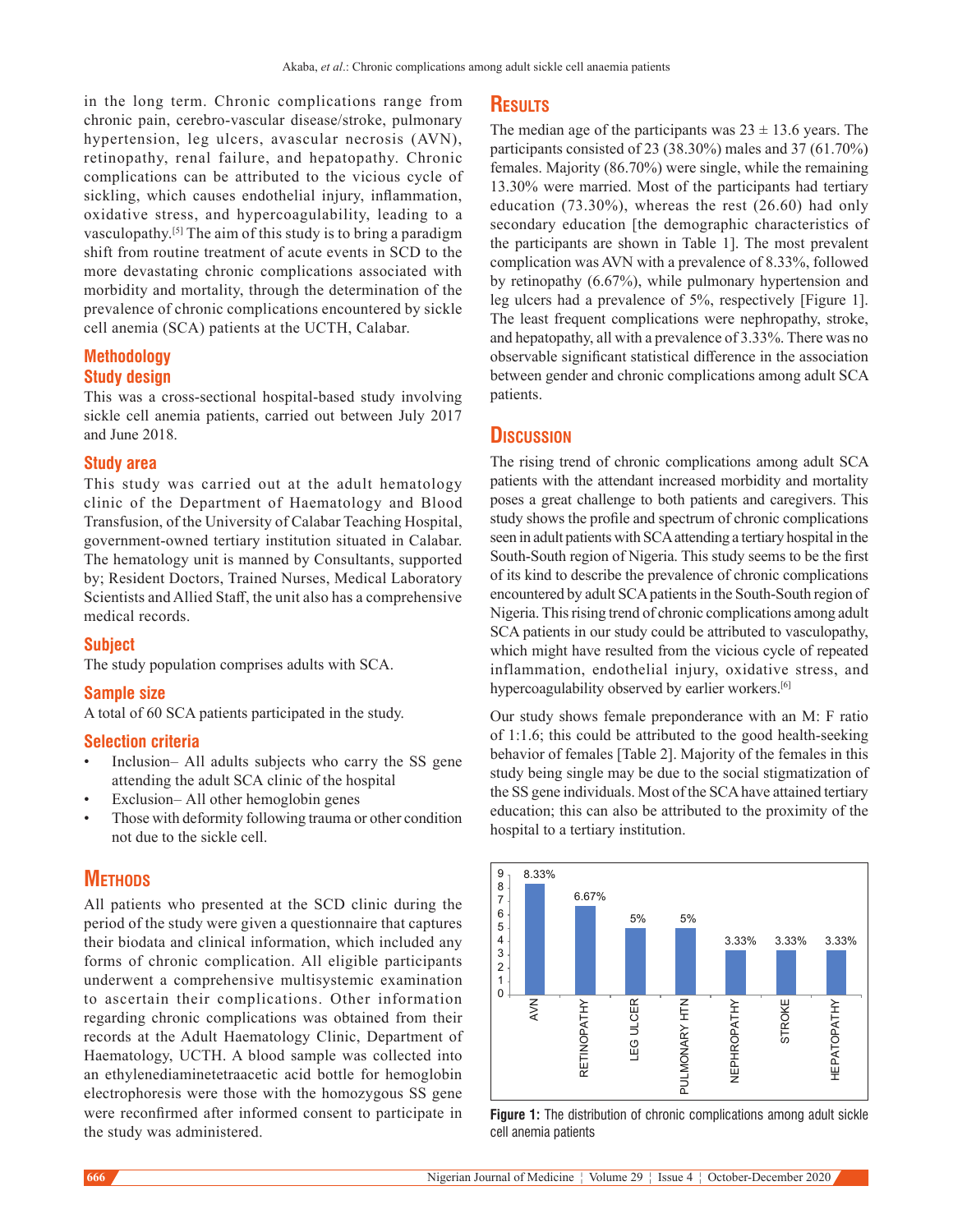|                     |  | Table 1: The sociodemographic characteristics of the |  |  |
|---------------------|--|------------------------------------------------------|--|--|
| <b>participants</b> |  |                                                      |  |  |

| Demographic data  | Frequency $(n=60)$ , n $(\%)$ |  |  |
|-------------------|-------------------------------|--|--|
| Age group (years) |                               |  |  |
| <20               | 10(16.70)                     |  |  |
| $21 - 25$         | 23 (38.30)                    |  |  |
| $26 - 30$         | 14(23.30)                     |  |  |
| $31 - 35$         | 8 (13.30)                     |  |  |
| $36 - 40$         | 4(6.70)                       |  |  |
| >40               | 1(1.70)                       |  |  |
| Sex               |                               |  |  |
| Male              | 23 (38.30)                    |  |  |
| Female            | 37 (61.70)                    |  |  |
| Marital status    |                               |  |  |
| Single            | 52 (86.70)                    |  |  |
| Married           | 8 (13.30)                     |  |  |
| Educational level |                               |  |  |
| Secondary         | 16(26.70)                     |  |  |
| Tertiary          | 44 (73.30)                    |  |  |
|                   |                               |  |  |

**Table 2: Gender distribution and chronic complications among adult sickle cell anemia patients**

| <b>Complication</b> | Male | <b>Female</b>  | Total (%)  | <b>Statistics</b>              |
|---------------------|------|----------------|------------|--------------------------------|
| Retinopathy         | 2    | 2              | 4(6.67)    | $\chi^2 = 4.531$ , $P = 0.424$ |
| Nephropathy         | 0    | 2              | 2(3.33)    |                                |
| <b>AVN</b>          | 3    | $\overline{2}$ | 5(8.33)    |                                |
| Leg ulcer           | 2    | 1              | 3(5.00)    |                                |
| Pulmonary HTN       |      | 2              | 3(5.00)    |                                |
| Stroke              | 0    | 2              | 2(3.33)    |                                |
| Hepatopathy         | 1    | 1              | 2(3.33)    |                                |
| None                | 14   | 25             | 39 (65.00) |                                |
| Total               | 23   | 37             | 60         |                                |

No statistical difference was observed in the association between chronic complications in sickle cell disease and gender  $\chi^2$  (6)=4.531, *P*=0.424. AVN: Avascular necrosis, HTN: Hypertension

Most of our SCA patients were <40-years and the median age of the study population was 23 years. This may be due to the reduced life expectancy in patients with SCA in Sub-Sahara Africa<sup>[7]</sup> compared to the life expectancy of SCA in developed countries, which is  $>40$  years.<sup>[8]</sup> The reduced life expectancy may be due to poverty, malaria, increase in the prevalence of communicable disease, illiteracy, lack of policy on routine newborn screening, limited access to healthcare, and disease-modifying drugs.<sup>[9]</sup>

AVN was the leading chronic complication encountered in our study, with a prevalent rate of 8.83%, and male preponderance with an M: F of 1.5:1. AVN is the leading cause of disability in SCA patients and invariably affects their quality of life.<sup>[10]</sup> In sharp contrast, Ladu *et al*., in a related study, reported a higher prevalence of 16.1%.[11] Similarly, other studies also reported a prevalence of 42%–48%.[12,13] In like manner, Balogun *et al*. reported a prevalence of 31.4% in South-West Nigeria.<sup>[14]</sup> The observed difference in the prevalence of AVN from the different regions could be attributed to the difference in study

design and sample size. AVN is said to develop with age and common in the male gender.<sup>[14]</sup> AVN is also associated with hematocrit and high steady-state platelet count<sup>[15]</sup> because this leads to hyperviscosity within the sinusoids, which promote the sickling of the red cells, resulting in ischemia and subsequent infarction.

Retinopathy was the next most common chronic complication encountered in our study population, with a prevalence of 6.67%, with an M: F of 1:1. Retinopathy is reported more commonly in HbSc and HbS + thalassemia than HbSS due to the higher degree of fluid viscosity in the former.[16,17] In contrast to our study, Andong *et al*. reported a much higher prevalence of 26.9%,[18] while another study conducted in Accra, Ghana reported a prevalence of 3.5%.[19] Furthermore, a study conducted in Port‑Harcourt, in South-South Nigeria, reported a prevalence of 34.0%. These large differences can be attributed to the study design and sample size.<sup>[20]</sup>

Pulmonary hypertension was also observed in 5.0% of our study population, with a female preponderance, M: F of 1:0.5, by the elevated Tricuspid Regurgitation Velocity. This is similar to the national prevalence rate of 3%–25% pulmonary hypertension in adult SCA in Nigeria.[21,22] Thus, the gold standard for determining pulmonary hypertension is the use of right heart catheterization, not readily available in our environment.

Leg ulcers in our index study reported a prevalence of 5%, with a male preponderance at a ratio of 1:0.5. This concurred with the findings of several studies conducted in Nigeria, in which leg ulcers range from 3% to 16%.<sup>[10,23-26]</sup> In variance to this study, a lower rate of 2.5% was reported in the United States,[27] while a significantly higher rate of 40% was reported among adult SCA patients in Jamaica. This variation may be attributed to the study population, sample size hemoglobin genotype, haplotype, and geographical location. There are several factors associated with the development of chronic leg ulcers; these include trauma, age (>20 years), sex (male), low hematocrit, and fetal hemoglobin level. The presence of chronic leg ulcers is also a known determinant of the severity of SC disease.[28] This complication requires a multidisciplinary management approach and safe blood transfusion.[29]

Nephropathy is also a form of chronic complication in SCA patients encountered in our study population, with a prevalence of 3.33% and female preponderance. This was lower than the reported prevalence of (20%–50%) from several studies in Nigeria.[30-32] This difference can be attributed to the study design. Renal involvement is a well-known documented complication of SCA.[33,34] The hypoxic, acidotic, and hypertonic state of the renal medulla favors vaso-occlusion, thereby affecting the medullary vasa recta. Early in life, SCD infants may develop hypothermia which might manifest as nocturia enuresis.[24] Studies have shown that the prevalence of enuresis is higher in SCA. Some studies have shown that increasing age, high hematocrit, high blood pressure, and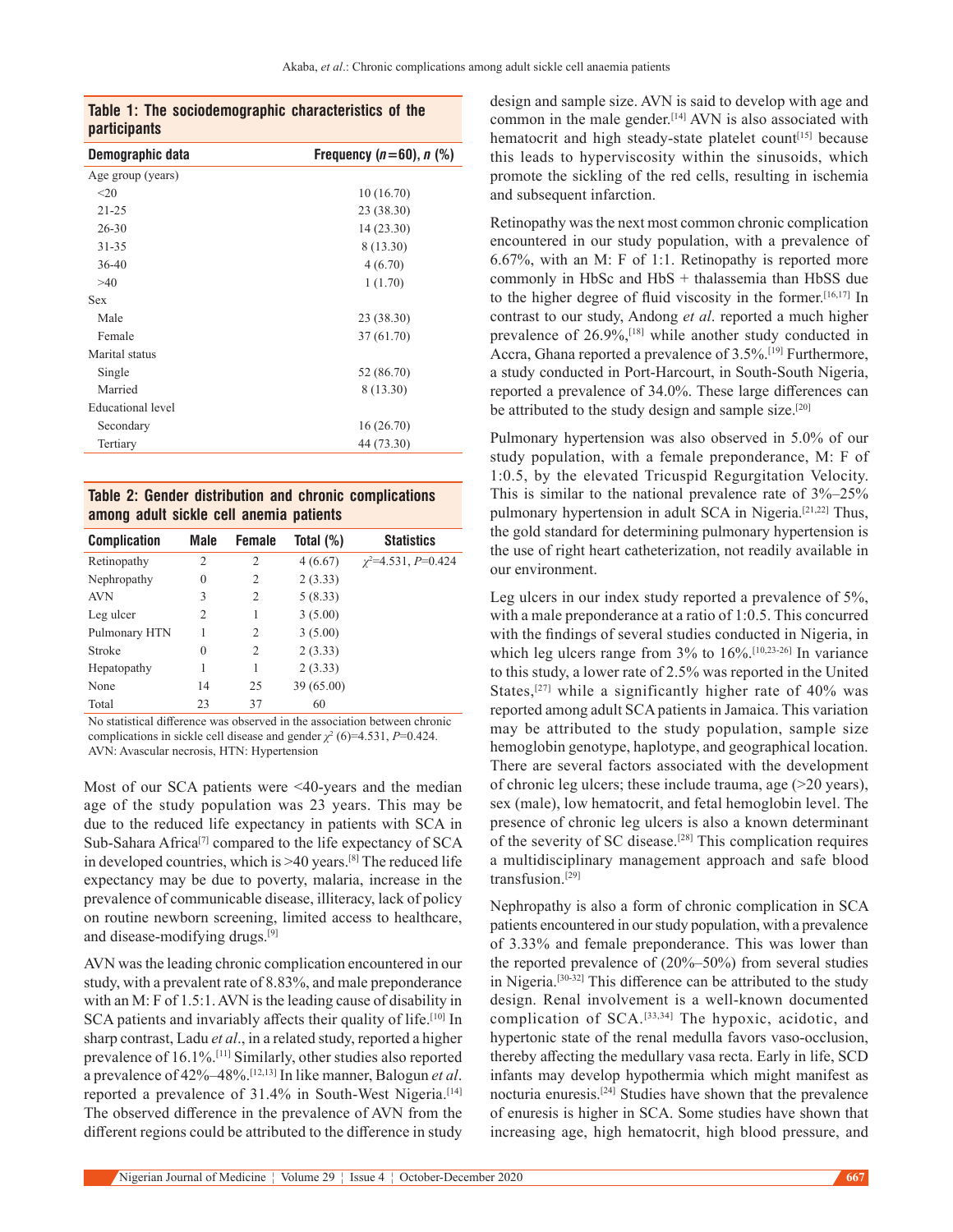history of blood transfusion are associated with the risk of developing sickle cell kidney disease.<sup>[31,34]</sup>

Stroke, a fatal complication of SCA, was among the least encountered complications in this study, with a prevalence of 3.33%, with an overall female preponderance. Stroke is associated with significant morbidity and mortality in SCA.<sup>[35]</sup> SCA patients with stroke suffer a sudden onset of focal or global neurologic deficit of vascular origin lasting >24 h. A higher prevalence of 4.3% and 5.2% were reported in Port‑Harcourt and Abuja, respectively.[36,37] This variation could be attributed to the difference in the study designs. The risk of stroke is said to be higher in those with low baseline hemoglobin, low fetal hemoglobin high white cell count, and high systolic blood pressure, higher in HbSS compared to the heterozygous forms and compound heterozygous forms. This complication requires a multidisciplinary management approach, exchange blood transfusion being pivotal.[29]

Hepatobiliary system involvement was among the least chronic complications of SCD among adult patients in this study, with an M: F ratio of 1:1. This complication in SCD is caused by transfusion transmissible infection, transfusion siderosis, intrahepatic trapping of sickled cells. In the current study, a prevalence of 3.33% was reported, which was similar to the studies reported by Solomon<sup>[38]</sup> and Fashola *et al*.<sup>[39]</sup> Risk factors that can influence hepatobiliary complications, especially cholelithiasis are local diet, genetic factors, crystallization of gallstone by ceftriaxone.[40]

# **Conclusion**

The authors have concluded that adult SCA patients develop chronic complications ranging from a more frequent AVN to the least common hepatobiliary affectation. Prompt multidisciplinary interventions in the management of adults with SCA improve quality of life

#### **Limitation**

Financial constraints and inadequate available diagnostic equipment prevented further molecular evaluation of SCD patients with chronic complications

#### **Acknowledgment**

The author sincerely appreciates all the participants in this study, the medical and allied staff of the Department of Haematology and Blood Transfusion, University of Calabar Teaching Hospital, Calabar.

## **Financial support and sponsorship** Nil.

### **Conflicts of interest**

There are no conflicts of interest.

# **References**

1. Akaba K, Inyama M, Ekwere T, Iheanacho O, Bassey E, Ushie G, *et al*. Haemostatic disorders in sickle cell disease subjects in Nigeria: A review of literature. Int Blood Res Rev 2018;8:1‑7.

- 2. Ashley‑koch A, Yang Q, Onley RS. Sickle haemoglobin alleles and sickle cell disease Am J Epidemol 2000;151:839-45.
- 3. Babadoko AA, Ibinaye PO, Hassan A, Yusuf R, Ijei IP, Aiyekomogbon J, *et al*. Autosplenectomy of sickle cell disease in zaria, Nigeria: An ultrasonographic assessment. Oman Med J 2012;27:121‑3.
- 4. Akaba K, Enang O, Essien O, Legogie A, Cletus O, Oshatuyi O. Prevalence of sickle cell disease and other haemoglobin variants in Calabar, cross river State, Nigeria. Annu Res Rev 2019;33:1‑6.
- 5. Dampier C. Orphan drugs for sickle vaso-occlusion: Dawn of a new era of targeted treatment. Orphan Drugs 2015;5:99‑112.
- 6. Ballas SK, Kesen MR, Goldberg MF, Lutty GA, Dampier C, Osunkwo I, *et al*. Beyond the definitions of the phenotypic complications of sickle cell disease: An update on management. ScientificWorldJournal 2012;2012:1-55.
- 7. Diop S, Mokono SO, Ndiaye M, Toure Fall AO, Thiam D, Diakhaté L. Homozygous sickle cell disease in patients above 20 years of age: Follow‑up of patients in Dakar. Rev Med Int 2013;24:711‑5.
- 8. Muoghalu CO. Sickle cell disease child mortality A silent epidemic in Nigeria: Issues in political economy. Blood Res Transfus J 2018;2:555‑84.
- 9. Platt OS, Brambilla DJ, Rosse WF, Milner PF, Castro O, Steinberg MH, *et al*. Mortality in sickle cell disease. Life expectancy and risk factors for early death. N Engl J Med 1994;330:1639-44.
- 10. Mosaku SK, Oyekunle AA, Aneke JC, Bolarinwa RA, Osho PO, Akinola NO. Avascular necrosis significantly impairs quality of life in sickle cell disease. J Clin Sci 2015;12:41-7.
- 11. Ladu AI, Abba AM, Ogunfemi MK, Sulaiman MM, Abulfathi FA, Bukar AA, *et al*. Prevalence of chronic complications among adults with sickle cell anaemia attending a tertiary hospital in North Eastern Nigeria. J Hematol Hemother 2020;5:007.
- 12. Adekile AD, Gupta R, Yacoub F, Sinan T, Al‑Bloushi M, Haider MZ. Avascular necrosis of the hip in children with sickle cell disease and high Hb F: Magnetic resonance imaging findings and influence of alpha‑thalassemia trait. Acta Haematol 2001;105:27‑31.
- 13. Marouf R, Gupta R, Haider MZ, Al‑Wazzan H, Adekile AD. Avascular necrosis of the femoral head in adult Kuwaiti sickle cell disease patients. Acta Haematol 2003;110:11‑5.
- 14. Balogun RA, Obalum DC, Giwa SO, Adekoya‑Cole TO, Ogo CN, Enweluzo GO. Spectrum of musculo‑skeletal disorders in sickle cell disease in Lagos, Nigeria. J Orthop Surg Res 2010;5:2.
- 15. Mukisi‑Mukaza M, Elbaz A, Samuel‑Leborgne Y, Kéclard L, Le Turdu‑Chicot C, Christophe‑Duchange E, *et al*. Prevalence, clinical features, and risk factors of osteonecrosis of the femoral head among adults with sickle cell disease. Orthopedics 2000;23:357‑63.
- 16. Galacteros F, de Montalembert M. Sickle cell disease: A short guide to management. In: Beaumont C, Beris P, Beuzard Y, Brugnara C, Editors. ESH Handbook on Disorders of Erythropoiesis. Vol. 13. Hindawi: Erythrocytes and Iron Metabolism; 2019. p. 276‑309.
- 17. Condon PI, Serjeant GR. Ocular findings in homozygous sickle cell anemia in Jamaica. Am J Ophthalmol 1972;73:533‑43.
- 18. Andong AM, Ngouadjeu ED, Bekolo CE, Verla VS, Nebongo D, Mboue‑Djieka Y, *et al*. Chronic complications and quality of life of patients living with sickle cell disease and receiving care in three hospitals in Cameroon: A cross-sectional study. BMC Hematol 2017;17:7.
- 19. Osafo‑Kwaako A, Kimani K, Ilako D, Akafo S, Ekem I, Rodrigues O, *et al*. Ocular manifestations of sickle cell disease at the Korle‑bu Hospital, Accra, Ghana. Eur J Ophthalmol 2011;21:484‑9.
- 20. George IO and Cookey SA. Eye manifestations of children with homozygous sickle cell disease in Nigeria. J Med Med Sci 2012;3:302-5.
- 21. Dosunmu AO, Balogun TM, Adeyeye OO, Daniel FA, Akinola RA, Onakoya JA, *et al*. Prevalence of pulmonary hypertension in sickle cell anaemia patients of a tertiary hospital in Nigeria. Niger Med J 2014;55:161‑5.
- 22. Amadi VN, Balogun MO, Akinola NO, Adebayo RA, Akintomide AO. Pulmonary hypertension in Nigerian adults with sickle cell anemia. Vasc Health Risk Manag 2017;13:153‑60.
- 23. Madu AJ, Madu AK, Umar GK, Ibekwe K, Duru A, Ugwu AO. Avascular necrosis in sickle cell (homozygous S) patients: Predictive clinical and laboratory indices. Niger J Clin Pract 2014;17:86‑9.